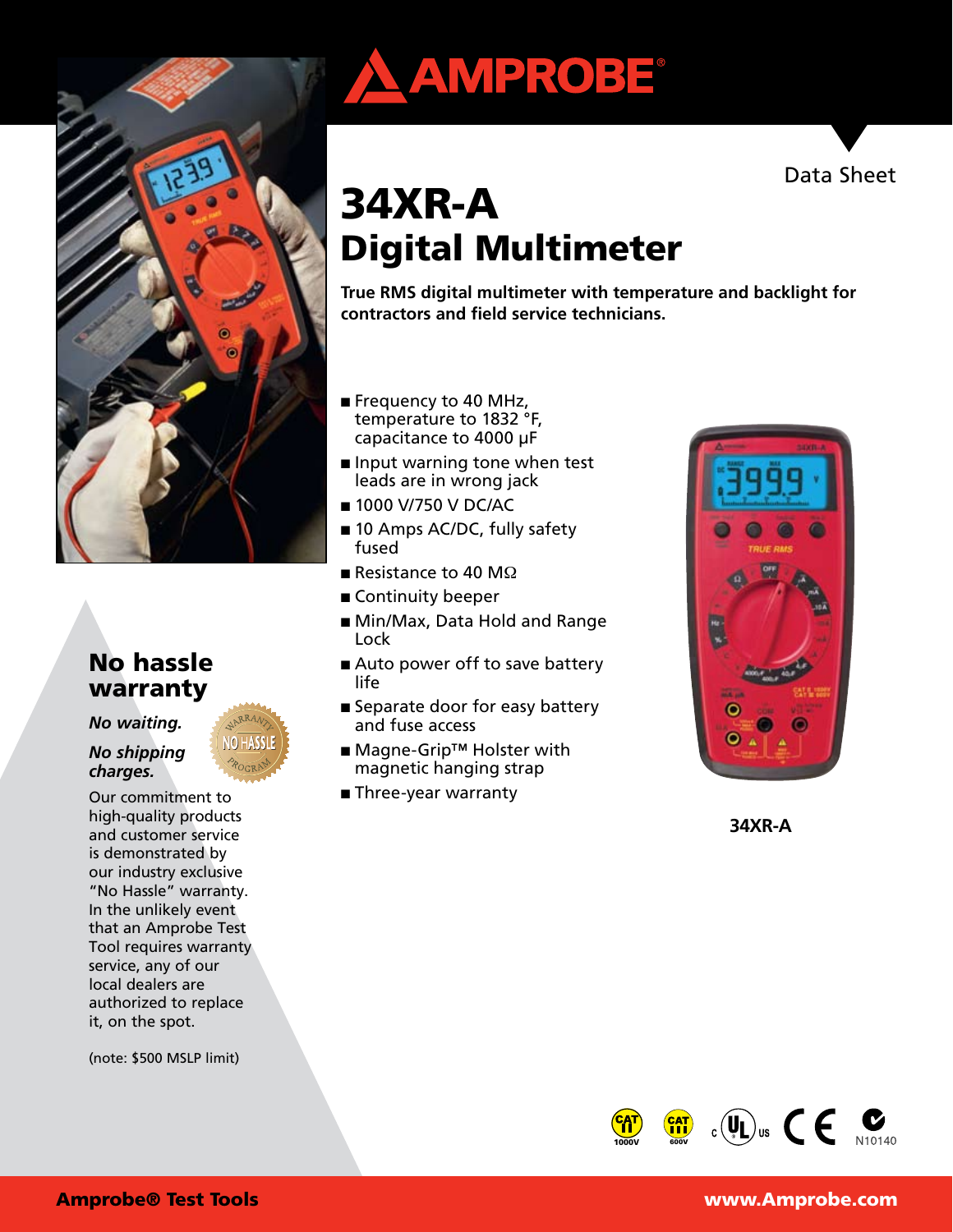

# **34XR-A Digital Multimeter**

# Data Sheet

### **General Specifications**

| Autoranging |  |
|-------------|--|
|             |  |

| <b>Display</b>               | 3-3/4 digit LCD, 3999 counts with 41-segment analog bar graph                   |
|------------------------------|---------------------------------------------------------------------------------|
| <b>Display Update Rate</b>   | 2/sec, nominal                                                                  |
| <b>Power Battery</b>         | 9 V NEDA 1604, JIS 006P, IEC 6F22                                               |
| <b>Battery Life</b>          | 200 hrs typical (alkaline) frequent use of backlight will decrease battery life |
| <b>Operating Temperature</b> | 0 °C to 45 °C at $<$ 70 % R.H.;                                                 |
| <b>Storage Temperature</b>   | -20 °C to 60 °C, 0 to 80 % R.H. with battery removed from meter                 |
| <b>Dimensions</b>            | 196mm x 92mm x 60mm (7.75" x 3.55" x 2.4")                                      |
| Weight                       | 400 gr (1 lb) without holster, including battery                                |

# **Specifications**

| <b>Function</b>                                          | Range                                   | Accuracy                    |
|----------------------------------------------------------|-----------------------------------------|-----------------------------|
|                                                          |                                         |                             |
| <b>DC Voltage</b>                                        |                                         |                             |
| Ranges                                                   | 400 mV, 4 V, 40 V, 400 V, 1000 V        | $\pm$ (0.5 % rdg + 1 dgt)   |
| <b>Resolution</b>                                        | 100 uV                                  |                             |
| AC Voltage (45 Hz to 2 kHz) True RMS                     |                                         |                             |
| <b>Ranges</b>                                            | 400 mV, 4 V, 40 V, 400 V, 750 V         |                             |
| Accuracy                                                 | 400 mV range, 45 to 100 Hz:             | $\pm$ (1.2 % rdg + 8 dgts)  |
|                                                          | 750 V range: 45 to 1 kHz:               | $\pm$ (2.0 % rdg + 8 dgts)  |
|                                                          | All other ranges, 45 to 500 Hz:         | $\pm$ (1.2 % rdg + 8 dgts)  |
|                                                          | All other ranges, 500 to 2 kHz:         | $\pm$ (2.0 % rdg + 8 dgts)  |
| <b>Resolution</b>                                        | 100 µV                                  |                             |
| AC coupled True RMS specified from 5 % to 100 % of range |                                         |                             |
| <b>DC Current</b>                                        |                                         |                             |
| <b>Ranges</b>                                            | 400 µA, 4 mA, 40 mA, 300 mA, 10 A       |                             |
| Accuracy                                                 | 400 µA to 300 mA ranges:                | $\pm$ (1.0 % rdg + 1 dgt)   |
|                                                          | 10 A range:                             | $\pm$ (2.0 % rdg + 3 dgts)  |
| <b>Resolution</b>                                        | $0.1 \mu A$                             |                             |
| AC Current (45 Hz to 1 kHz) True RMS                     |                                         |                             |
| Ranges                                                   | 400 µA, 4 mA, 40 mA, 300 mA, 10 A       |                             |
| Accuracy                                                 | 400 µA to 300 mA ranges:                | $\pm$ (1.5 % rdg + 8 dgts)  |
|                                                          | 10 A range:                             | $\pm$ (2.5 % rdg + 10 dgts) |
| <b>Resolution</b>                                        | $0.1 \mu A$                             |                             |
| Resistance                                               |                                         |                             |
| Ranges                                                   | 400 Ω, 4 kΩ, 40 kΩ, 400 kΩ, 4 MΩ, 40 MΩ |                             |
| Accuracy                                                 | 400, 4 k, 40 k, 400 k, 4 MΩ ranges:     | $\pm$ (1.0 % rdg + 4 dgts)  |
|                                                          | 40 MΩ range:                            | $\pm$ (2.0 % rdg + 5 dgts)  |
| <b>Resolution</b>                                        | 100 $m\Omega$                           |                             |
| Capacitance                                              |                                         |                             |
| Ranges                                                   | 4 µF, 40 µF, 400 µF, 4000 µF            |                             |
| Accuracy                                                 | 4 µF range:                             | $\pm$ (5.0 % rdg + 10 dgts) |
|                                                          | 40 µF, 400 uF ranges:                   | $\pm$ (5.0 % rdg + 5 dgts)  |
|                                                          | 4000 µF range:                          | $\pm$ (5.0 % rdg + 15 dgts) |
| <b>Resolution</b>                                        | 1 <sub>nF</sub>                         |                             |
|                                                          |                                         |                             |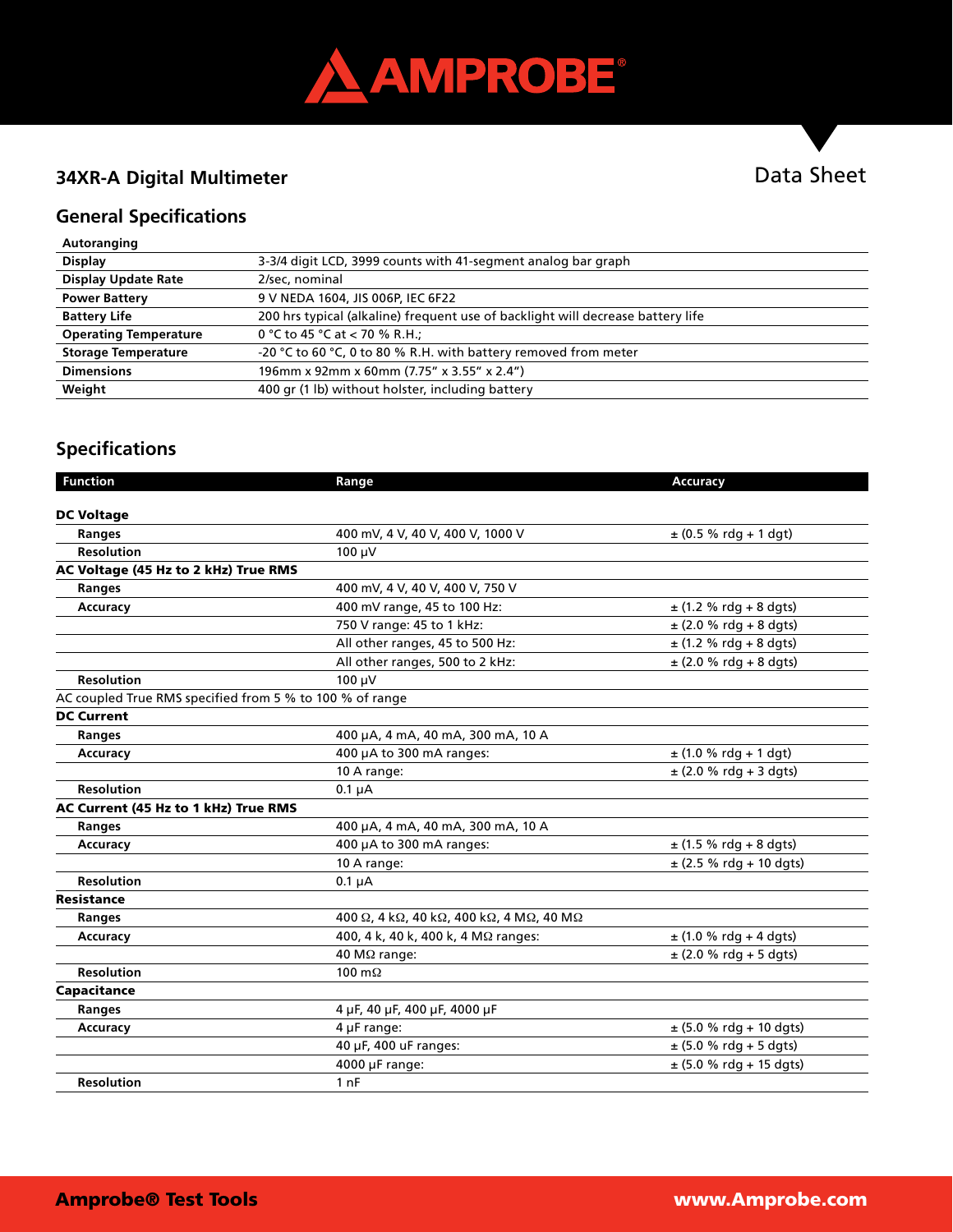

# **34XR-A Digital Multimeter**

# Data Sheet

## **Specifications, cont.**

| <b>Function</b>            | Range                                                               | Accuracy                   |
|----------------------------|---------------------------------------------------------------------|----------------------------|
| <b>Temperature</b>         |                                                                     |                            |
| Ranges                     | -20 °C to 1000 °C, -4 °F to 1832 °F                                 |                            |
| <b>Accuracy</b>            | -20 °C to 10 °C:                                                    | $\pm$ (2.0 % rdg + 4 °C)   |
|                            | 10 °C to 200 °C:                                                    | $\pm$ (1.0 % rdg + 3 °C)   |
|                            | 200 °C to 1000 °C:                                                  | $\pm$ (3.0 % rdg + 2 °C)   |
|                            | -4 °F to 50 °F:                                                     | $\pm$ (2.0 % rdg + 8 °F)   |
|                            | 50 °F to 400 °F:                                                    | $\pm$ (1.0 % rdg + 6 °F)   |
|                            | 400 °F to 1832 °F:                                                  | $\pm$ (3.0 % rdg + 4 °F)   |
| <b>Resolution</b>          | 1 °C, 1 °F                                                          |                            |
| <b>Frequency</b>           |                                                                     |                            |
| <b>Ranges</b>              | 4 kHz, 40 kHz, 400 kHz, 4 MHz, 40MHz                                | $\pm$ (0.1 % rdg + 3 dgts) |
| <b>Resolution</b>          | 1 Hz                                                                |                            |
| <b>Duty Cycle</b>          |                                                                     |                            |
| Ranges                     | 0 to 90 %                                                           |                            |
| <b>Accuracy</b>            | 5 V logic:                                                          | $\pm$ (2.0 % rdg + 5 dgts) |
| <b>Frequency Range</b>     | 40 Hz to 20 kHz                                                     |                            |
| Continuity                 |                                                                     |                            |
| <b>Audible Indication</b>  | $<$ 35 $\Omega$                                                     |                            |
| <b>Diode Test</b>          |                                                                     |                            |
| <b>Test Current</b>        | 1.2 mA (approximate)                                                |                            |
| <b>Open Circuit Volts</b>  | 3.0 V DC typical                                                    |                            |
| <b>Overload Protection</b> |                                                                     |                            |
| <b>AC/DC Voltage</b>       | All ranges 1000 V DC or 750 V AC RMS                                |                            |
| <b>AC/DC Current</b>       | $\mu$ A/mA input: 0.315 A /1000 V fast-blow ceramic (6.3 x 32 mm)   |                            |
|                            | 10 A input: 10 A /1000 V fast-blow ceramic 10 x 38 mm               |                            |
|                            | (10 A for 4 minutes maximum followed by a 12 minute cooling period) |                            |